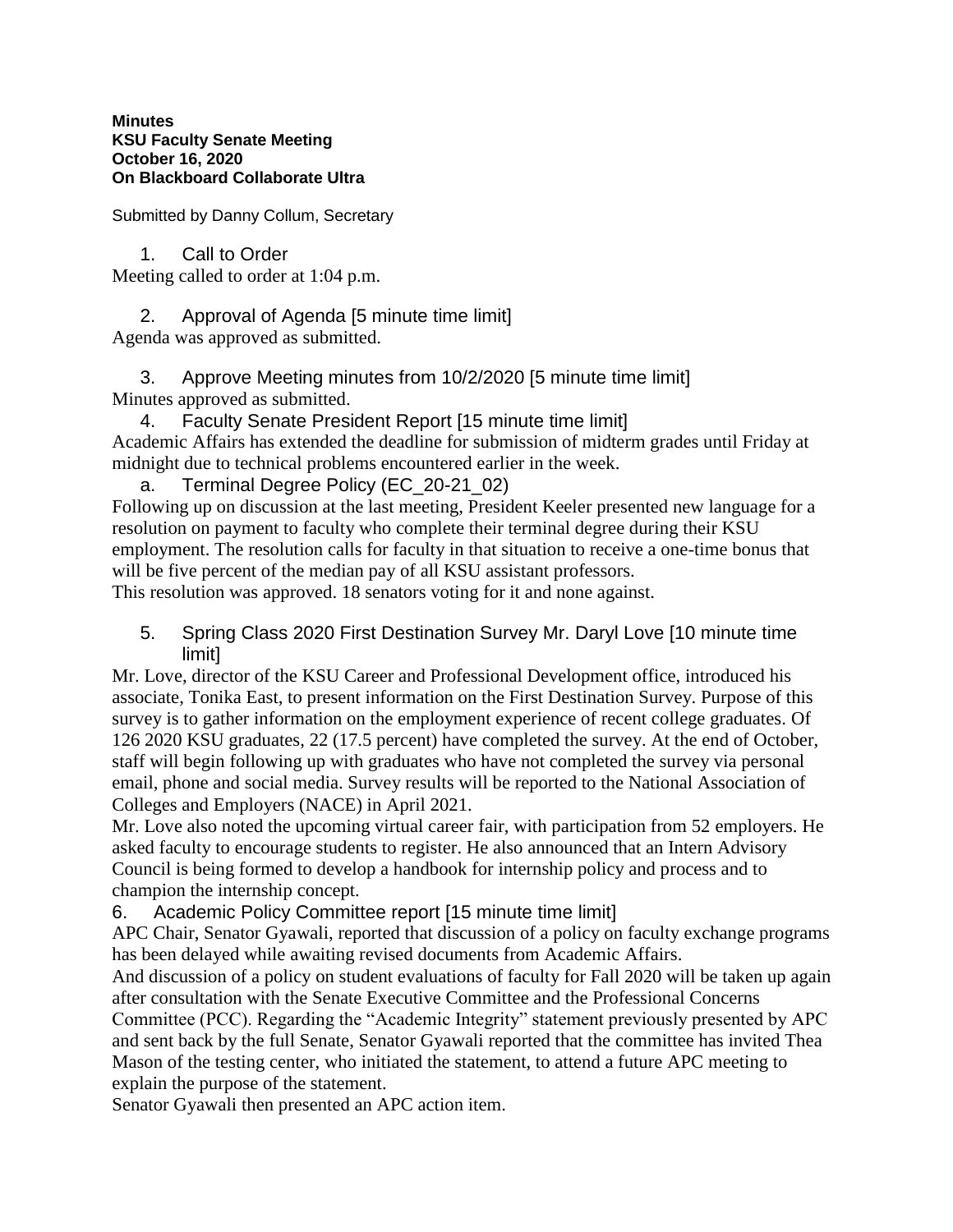# a. APC\_20\_21\_2 Pass/Fail\_Fall2020

The resolution from APC called for extending the Pass/Fail (P/F) policy used in the Spring 2020 semester through Fall 2020. This would allow students a P/F option for any class for which they request it, and allow a student to receive a "P" for any grade of "D" or above. The rationale for extending this policy is that public health emergency conditions still exist, as do student problems with access to technology for distance learning. In addition, communication failures at the beginning of the semester led students to believe they would have in-person classes when, in fact, they do not.

A question was raised about whether other schools are doing this. APC member, Senator Whittinghill, reported that a significant number are. Most discussion then focused on whether "D" or "C" should be required for the "P" grade. Some senators suggested that we could simply extend the deadline for selection on the existing P/F policy in the catalogue. This calls for a Pass to equal a grade of "C" or better.

After extensive discussion, the resolution was tabled and APC was directed to revisit it after consulting with the Student Government Association (SGA).

### 6. Curriculum Committee report [15 minute time limit]

Committee chair, Senator Wang, reported that director of Institutional Effectiveness, Lauren Graves, attended the last committee meeting to give an update on the Council on Post-secondary Education (CPE) process for approval of new programs. Result of this discussion was that, in the future, whenever the Faculty Senate Curriculum Committee (FSCC) approves a new program proposal, it will notify Ms. Graves.

# a. CC 20 21 6 new form adoption

Senator Wang presented a proposed revision of the FSCC forms to take the dean signature line off new course and program change proposals and put it on the tracking document for any such proposals approved by the committee. Senator Whittinghill, who chaired FSCC the previous two years, noted that the dean signature line was there to make sure that deans were in the loop on changes in their colleges.

No action was taken on this item, and Chair Wang agreed to invite Senator Whittinghill to the next FSCC meeting to assist in their discussion of this issue.

7. Professional Concerns Committee report [10 minute time limit] PCC Chair, Senator Valentine, reported that the committee met last Friday, October 9, and learned that committee members were still gathering information for a resolution on faculty salary issues. In order to deal with that issue, another meeting was held Tuesday October 13 to work on that resolution. In addition, at the next meeting, October 23, the committee will vote on a proposed policy on hiring of deans and chairs.

At this point, Senate President Keeler noted that the provost search committee has met once, but did not meet in the past week. Derek Greenfield is in charge of the search. There is no job ad or timeline yet.

Also, in President Keeler's meeting with the provost he asked about the tenure/promotion calendar for this year, which has not been distributed. The provost told him that the tenure/promotion calendar comes from the Board of Regents. President Keeler stated that this is not true, and other senators affirmed this fact. President Keeler is supposed to meet with President Brown next week, and at that time he will push the question of the tenure/promotion process.

Senator Wang asked if he could also ask about the status of course proposals approved by Senate, and President Keeler said that he would.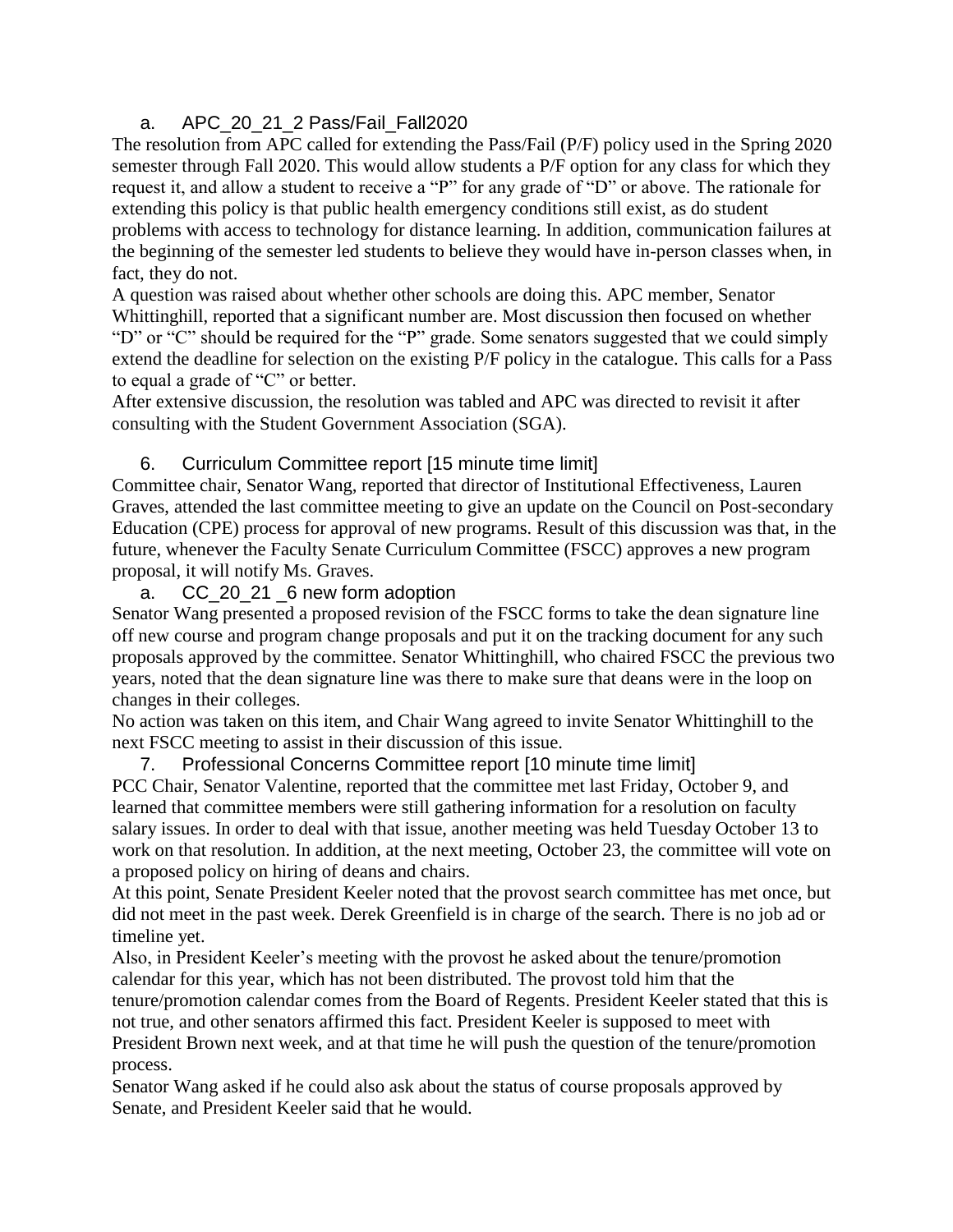- 8. Budget and Academic Support Committee report [15 minute time limit]
- a. Remote Learning Technology Needs Assessment

Committee chair, Senator Novelo, reported that committee member, Senator Ballard-Kang is working on a survey for student technology needs. A template of this survey will go out to faculty to be used in our classes. Dr. Schneller in Academic Affairs urged faculty to get information about student needs in as early as possible as acquiring laptops or hot spots for students will require time and money.

# b. Incomplete grade policy

BASC member, Senator Kashan, presented an action item on student access to materials needed to complete an "Incomplete" course. The proposal makes it the student's responsibility to seek out and acquire access to the class etext and the faculty's responsibility to insure access to any other necessary materials. This proposal was approved by a vote of 17 for and none against.

9. Faculty ombudsman report [5 minute time limit] Ombudsman Wilfred Reilly reported that his meeting with President Brown was postponed, but when does meet him again he, too, will press on the issue of the tenure/promotion calendar. He reported that he has gotten questions from faculty about whether KSU can ever provide subvention funds to assist publishers in the publication of faculty research. He will research that question and have an answer in his next report. There was some discussion of the appeal process in tenure/promotion cases that referred to a particular individual case. Dr. Reilly said that KSU has a "level up" process meaning that, if, for instance, a provost disapproves a tenure application, the president could still approve it, and the president's judgment would carry the day. Dr. Reilly suggested that an individual case should be discussed privately, and he would make himself available for that.

10. Other Business [10 minute time limit] Senator Griffis reported that the Liberal Studies Core Committee, on which he serves, is seeking input about skills that students need, but often don't have, such as submitting to Blackboard, or other basic communication issues. Please forward any suggestions to Senator Griffis.

11. Adjournment The Senate adjourned at 3:09 p.m.

### **Senators Attending:**

Danny Collum Dr. Donavan L. Ramon Jason Michael Keeler Jens Hannemann Patricia Ann Marraccini Barbara Witty Bobby Walter Bruce Griffis Buddhi Gyawali Monica Valentine Changzheng Wang Fariba Bigdeli-Jahed Fariba Kashan

Gary Stratton Helen Smith Emmanuel Amadife Jennifer Ballard-Kang Leigh Whittinghill Rene Desborde Sharon McGee Shawn Lucas Nancy Capriles Noel Novelo Phillip Clay Kristopher Grimes Alexander Lai